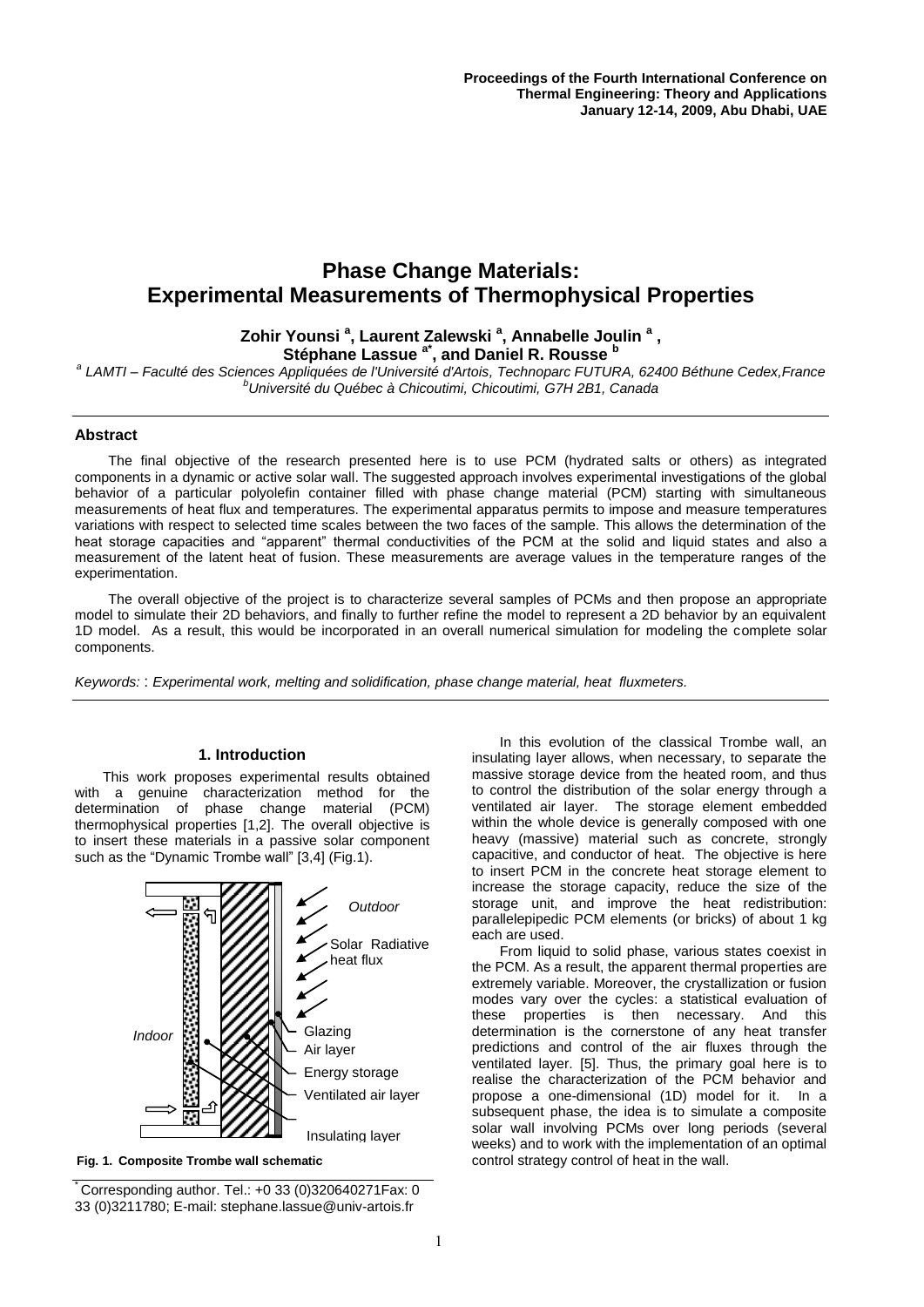The paper first discusses material characterization. Then, the experimental apparatus used to investigate the "bricks" of PCM is presented. Section 4 is the core of the paper as it presents the measurement of various heat transfer properties for the selected material.

Then, several general remarks will conclude this paper.

# **2. Calorimetric characterization**

Generally, these materials are characterized by calorimetric methods like "DSC" (Differential Scanning Calorimetry) or "DTA" (differential thermal analysis) [6, 7, 8, 9], which is applied to very small quantities of product. The DSC has several advantages. The time of analysis is short and the preparation of the samples is easy. The device allows the analysis of many solid and liquid products [10] but also presents some disadvantages in this context [11,12]. In particular the low mass of sample used in a DSC (some mg) can not be representative of the thermal behavior of a larger quantity (scale effect). The wall-attachment effects can also distort the results of measurement. The DSC technique is derived from the (DTA) which became the reference method for thermal characterization of phase change material. This equipment provides heat flux *dq*/*dt* by Joule effect which corresponds to the necessary power difference to maintain at the same temperature: a "cell" containing material to be characterized and a reference cell which is generally empty.

In the case of the heat capacity measurement for a sample which does not undergo phase change, the energy supplied is weak and generally not very variable. On the other hand, in the case of a fusion process, there is a rapid transient which requires important heat rates from the DSC. The thermal imbalance between the two cells is then very important although the quantity of product remains low.

In practical application, the material volume is much more important, up the kilograms for instance, so the melting process occurs gradually through the material. The latter is then heterogeneous and the two phases may coexist over long periods of time before a complete fusion. Moreover, heat conduction in the solid and convection in the liquid occur [5]. This strongly influences the global (or apparent) behaviour of the MCP.

In the case of solidification, problems are even more complex: superfusion phenomena [8] occur. In the work presented here, the investigated materials (hydrated salts) have a melting point (reported by the manufacturer) equal to 27°C [13]. A DSC analysis has been carried out on a sample of this material using a "Perkin-Elmer" calorimeter. The measurements were coherent only in the case of fusion. The latent heat absorbed by the sample during the phase change was 186.6 J/g while the melting point was 31.74°C.

Solidification process analysis was found to be impossible because of the importance of superfusion within the PCM. The material here is not a pure substance, the exact chemical composition is not known, and the phase diagram is very complex. This introduces thermal effects which are particularly difficult to control.

The phase change material (PCM) samples embedded within the walls are 210x140x25mm parallel epipedic PCM elements called "bricks" herein.

#### **3. Experimental apparatus**

In was found that the determination of the overall thermophysical properties of PCMs over several cycles (solidification and fusion) requires the design of a genuine experimental device (fig. 2). The proposed test bench for the particular bricks of material used herein provides temperature and heat flux measurements at the material borders. The thermophysical properties can be readily obtained from these experimental data. One can also calculate the amount of energy exchanged during the variation of the samples thermodynamic states when the boundary temperatures vary.

The experimental device provides the apparent thermal conductivity by imposing a steady temperature gradient between the two faces of the sample (fig. 2). The sample is located between two vertical exchanger hollow aluminium plates. Thermo regulated baths, supplying the plates, allow a fine regulation of the injected water temperature with a precision of about  $0.1 °C$ .





Heat flux sensors and thermocouples (T-type, diameter 0,1 mm, sensitivity 40 µV/K) are embedded within the envelope of the PCM brick. The whole thing is maintained in place by use of a slightly tighten pneumatic jack. Tangential gradients flux meters (TGFM) are used [14]. Their thickness is about 0,2 mm and their sensitivity is about 4,5  $\mu$ V/W/m<sup>2</sup> for a sensor having an active surface area of 100 cm<sup>2</sup>

The TGFM are calibrated with great care, using plane electrical resistances with size rigorously equal to those of the sensors. The calibration device [15] makes it possible to calibrate these sensors within a precision range of about  $\pm$  3%. The temperature measurements are differential compared to a reference sensor placed in the heart of a steady state thermal sink. The various sensors are connected to a multichannel "Keithley" multimeter adapted to low level signals measurement. Experimental data are recorded with regular and adjustable time steps (10 s). The lateral side faces are insulated by 10 cm thickness polyurethane foam which reduces multidimensional heat transfer to a 1D problem.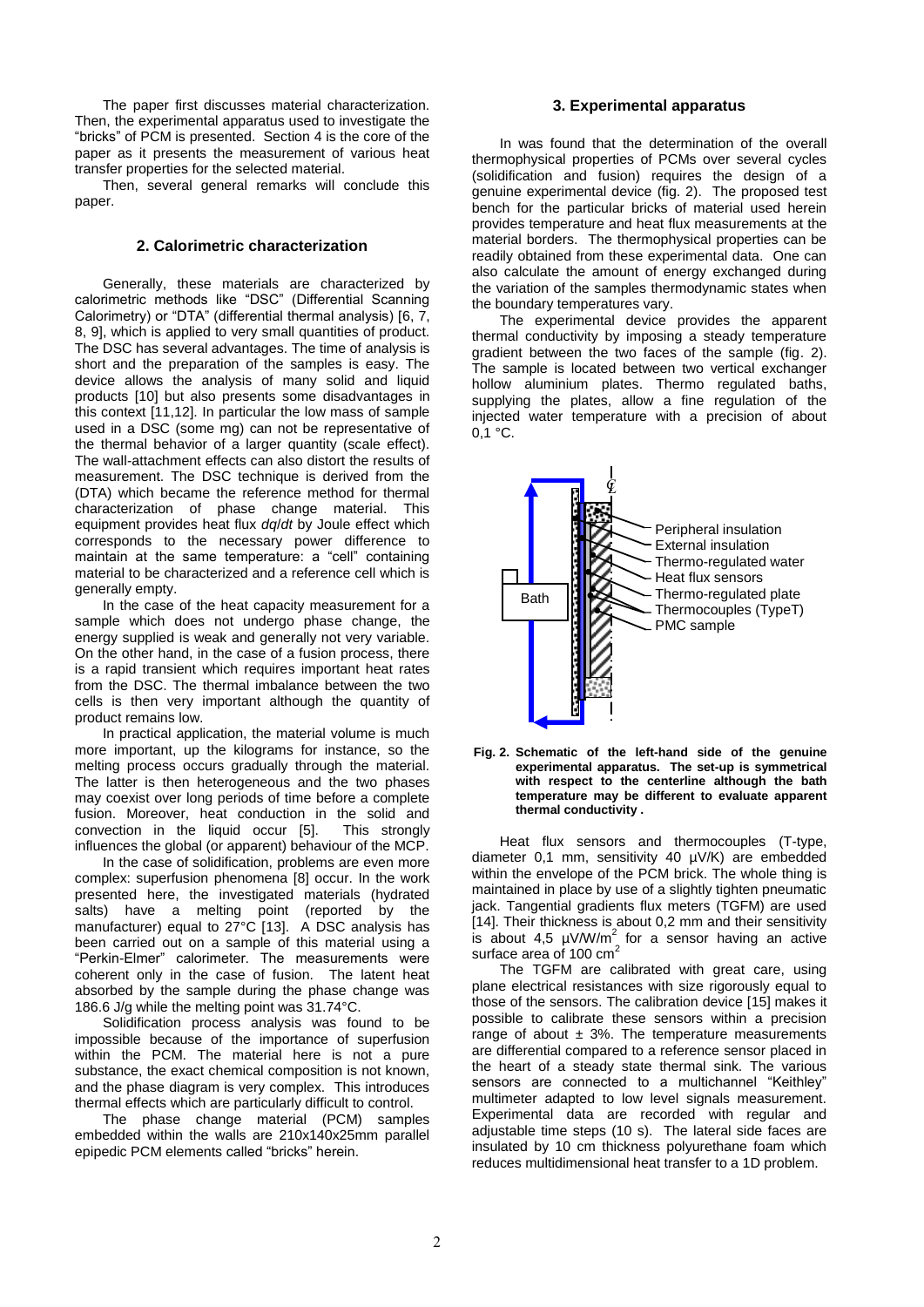#### **4. Heat transfer measurements**

Several materials were tested. The results presented herein involve a PCM so-called +27°C (it is mineral, containing potassium and calcium chlorides) which is the best suited for the proposed application. The recrystallization is reported at 24°C by the manufacturer and  $T_{\text{fusion}} = 26.9$ °C, [Cristopia].

#### **4.1. Energy storage**

Initially, the material is isothermal. Then it is heated by modifying the temperature set point of the thermo regulated bath on both sides. The material will thus evolve from *T*<sub>initial</sub> to *T*<sub>end</sub>. Between these two permanent steady states the material stores energy. The flux meters make it possible to measure the heat fluxes exchanged at the borders of the sample. The total amount of energy stored can then be obtained from the following expression:

$$
Q^* = \int_{t_{initial}}^{t_{end}} \Delta \Phi dt \quad [\text{kJ}] \tag{1}
$$

Where  $\Delta\Phi$  represent the cumulative heat rate entering the sample. Through the thermo-regulated plates (fig. 1). This cumulative quantity can also be expressed by:

$$
Q = C_s \Delta T_s + L + C_l \Delta T_l \quad \text{[kJ/kg]} \tag{2}
$$

where  $C_S$  and  $C_i$  are the average solid state and the liquid state specific heat of the material,  $\Delta T_s$  and  $\Delta T_{\text{in}}$  are the temperature variations for the material in solid phase and in liquid phase, and *L* is the latent heat of fusion.

The first results obtained pertain to the MCP 27 sample and are presented in figure 3 and figure 4 Temperatures are measured in the centre of the external and internal faces of the brick envelope to take into account a possible thermal effect produced by the envelope which contains the product. The experience consists first in imposing on the sample a superficial temperature of 15°C on each one of its faces, until obtaining a thermal steady state corresponding to an isothermal material. The heat fluxes is then zero at the initial time  $t = 0$ . It is also confirmed that the thermal losses are negligible at the isolated side faces. At a particular moment (t<sub>initial</sub>), a sharp water temperature variation is imposed in the bath. This induces a thermal evolution of the system (storage) until another state of equilibrium is obtained.



**Fig. 3. Heat flux and temperatures evolution of the solid phase (15°C to 20°C).**

Figure 3 presents the variation of the heat storage capacity of the sample in solid phase for a temperature range that varies from 15°C to 20°C while figure 4 presents similar results for the transition from the solid to the liquid phase change 15°C to 50°C Results for the liquid phase only were also obtained but the behaviour, despite additional natural convection heat transfer is somewhat similar to the curves presented in figure 3.



**Fig. 4. Heat flux and temperatures evolution from solid to liquid (15°C to 50°C).**

The thermal evolution from 15°C to 50°C (fig. 4) allowed to follow the complete melting process, from the solid state to the liquid state during which a great quantity of heat has been stored by the material. The selected temperatures are sufficiently far away from the melting point to consider that indeed the material is strictly in one or the other state.

For the liquid and solid phases, one could notice symmetrical behaviors of flows and temperatures corresponding to the result classically obtained with a solid material without phase change. The temperatures evolve in an asymptotic way to the set point. It is also noticed that the flow evolves very quickly at the beginning of recording and then to a zero value which corresponds in a new equilibrium state obtained at the end of the test.

With regard to the variation between 15°C and 50°C during which there is phase change, one observes different behaviours between the temperatures measured at internal and external face of the plastic envelope, this is mainly due to the "insulating" properties ("polyolefin") and to the very important latent heat absorption during the PCM fusion. A new thermal balance is reached in a little more than 3 hours. In the case of the variation from 40°C to 50°C, the material is in the liquid state. The convection generated at the time of the transitory mode is certainly the explanation for the temperature variation between the inner and external faces of the plastic envelope. This is the sole difference between the solid phase and the liquid phase (figure not shown). Figure 4 shows that the heat stored is much more important than sensible heat transfer when a phase change occurs. This confirms the interest of latent heat storage.

One can note in figure 5, that the thermal behavior of the sample is very particular during the fusion process. Whether the temperature or heat flux curve is considered, many observations can be made between the moment the material start melting and the material becomes completely liquid.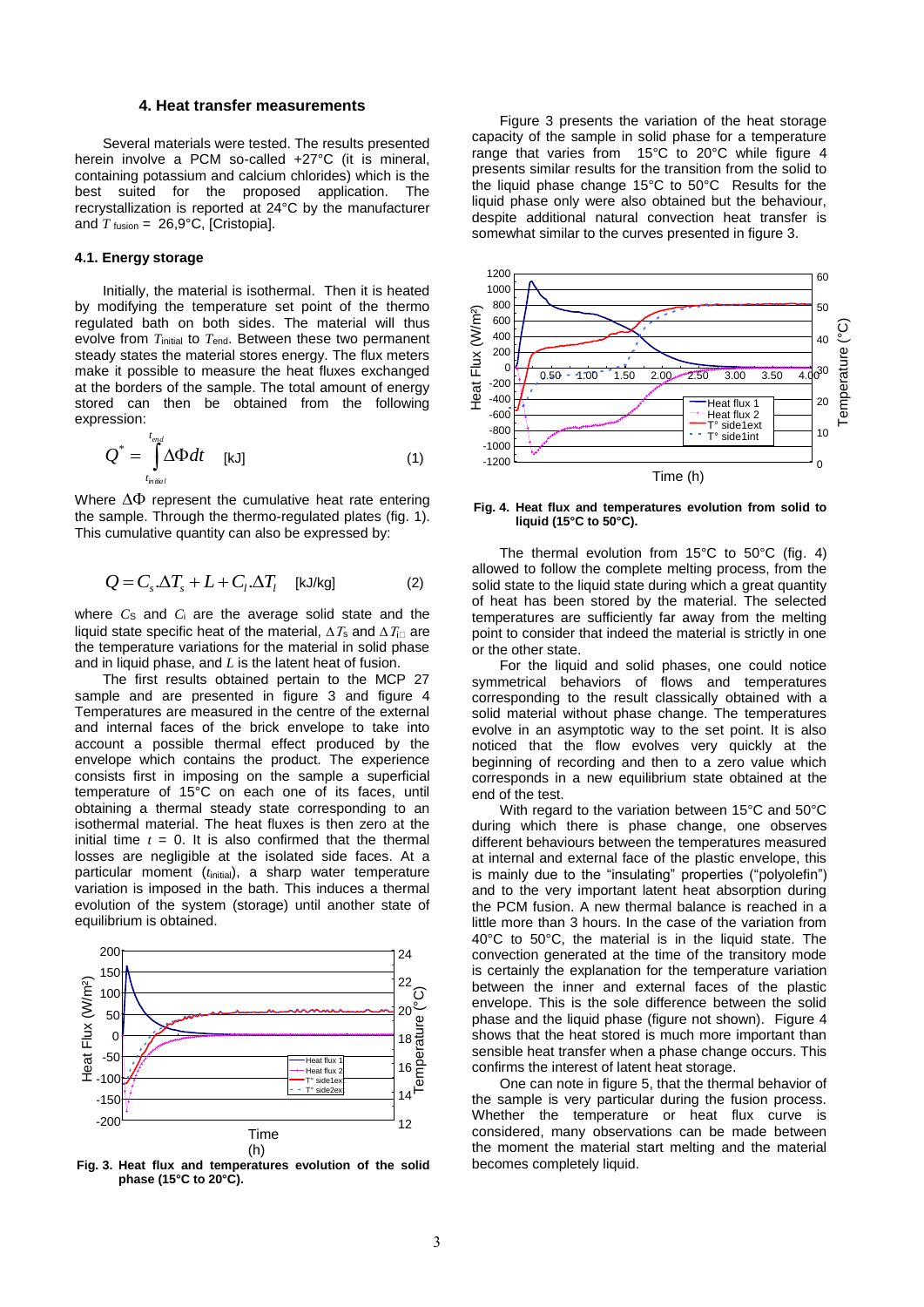First, a short phase of fast increase in the temperature (the curve tends to being a straight line: cf. line 1), which corresponds to heat storage in the solid PCM. The heat flux also increases (dashed line). Then melting begins in a second phase where the temperature varies slowly from about 26,5°C (line 2) to 32°C. This corresponds to the start of latent heat storage.

The change of the curve slope between the heating of solid phase and the beginning of fusion is rather clear and thus gives a good indication on where is located the characteristic started melting point. The material is thus put to melt starting from this point. Gradually, the temperature on the external faces of the sample increases slowly whereas in the middle, the material continues to melt. The temperature curve is not flat as expected from the theory as much of the newly melted liquid absorbs heat while the solid phase is still melting. The heat flow stored in this phase is for a great part latent heat which causes fusion of the material and in a much smaller proportion sensible heat stored in the liquid phase and the polyolefin envelope of the brick. At the end of this phase, in the neighborhoods of 32°C, the sensible heat absorption overrides the latent one as there is less and less solid phase: the curve shows another inflexion point. Finally a final phase of rise in temperature (line 3) is observed after all the material becomes liquid and the temperature rises until stabilization at the final temperature set point which is a phase of heat storage by the PCM in liquid state.



**Fig.5. Average values of heat flux and temperature at the sample borders).**

The intersection between line 1 and line 2, thus can define the beginning of the fusion process (26,5°C) and the intersection between line 2' and line 3 determines the end of fusion (32°C): the material is entirely liquefied. Accounting for the total heat transfer between these two points, it is possible to determine the latent heat of fusion of the particular PCM involved here.

For each test, the integration of the heat flux (dash line) over time determines the amount of heat stored during the process. Several tests were carried out to ensure reproducibility of the experiments. Some results are gathered in table 1.

The estimated measurement uncertainty, for the evaluation of the heat-storage capacity, is about 11%. This value does not take into account the possible variations due to the history of the thermal stresses imposed on material. Here for every measurement, a test "zero" has been realized before the tests 1 and 2. The error estimated for the evaluation of the latent heat is of the same order of magnitude.

To validate these results, it has been possible to compare the quantity of stored energy measured by the fluxmeters during the test (numerical integration of heat fluxes from 15°C to 50°C) and the quantity of heat stored calculated with eq. 2. The total quantity of heat stored by the brick (mass 1,240 kg) measured using the heat flux meters is 283,366 kJ (test1) while the estimated calculated value is 280,807 kJ. The difference between the two values is less than 1% For the second test, the difference is higher (3%). This last value is in the magnitude order of the uncertainities on heatflux measurements.

| <b>Tests in</b><br>only one<br>phase                     |        | First<br>test | Second<br>test | average |
|----------------------------------------------------------|--------|---------------|----------------|---------|
| Heat<br>Capacity<br>(solid phase)<br>$(15-20^{\circ}C)$  | J/Kg°C | 1695          | 1851           | 1773    |
| Heat<br>Capacity<br>(liquid phase)<br>$(40-50^{\circ}C)$ | J/Kg°C | 2153          | 2118           | 2135    |

| <b>Tests with</b><br>fusion of the<br><b>PCM</b>  |      | Test 1 | Test 2 | Average |
|---------------------------------------------------|------|--------|--------|---------|
| <b>Total heat</b><br>stored<br>$(15-50^{\circ}C)$ | J/Kg | 283366 | 292586 | 287976  |
| Latent Heat                                       | J/Kg | 167687 | 175280 | 171484  |

**Table 1: Thermophysical properties for PCM 27 – Sample (1,240 kg) – PCM (1,135 kg)**

The latent heat of the PCM is determinate with the following expression (4) where *M samp* is the total mass of the sample and *Mpcm* the PCM mass.

$$
L = \frac{Q^* - M_{\text{ samp}}.C_s.\Delta T_s - M_{\text{ samp}}.C_l.\Delta T_l}{M_{\text{ pcm}}} \quad \text{[kJ]} \tag{4}
$$

 The obtained values are slightly different from those provided by the DSC or the manufacturer. They are the apparent heat capacities of the sample (PCM+envelope) and latent heat of the material in conditions closed to thus in which it will be used.

#### **4.2. Energy recovery**

In the cooling case, when the temperature evolves from 50°C to 15°C, solidification of the material occurs. The DSC technique was considered for the characterization of the material. Different rates of temperature variation were investigated, but the technique failed to provide any results as superfusion and crystallization on the internal walls disturbed measurements during the phase change. Indeed parts of the PCM which is solidified release great amount of heat which in turn melts already solidified PCM parts. For the parallelepipedic sample, one observes (fig. 6) these disturbances on the measured heat fluxes on the two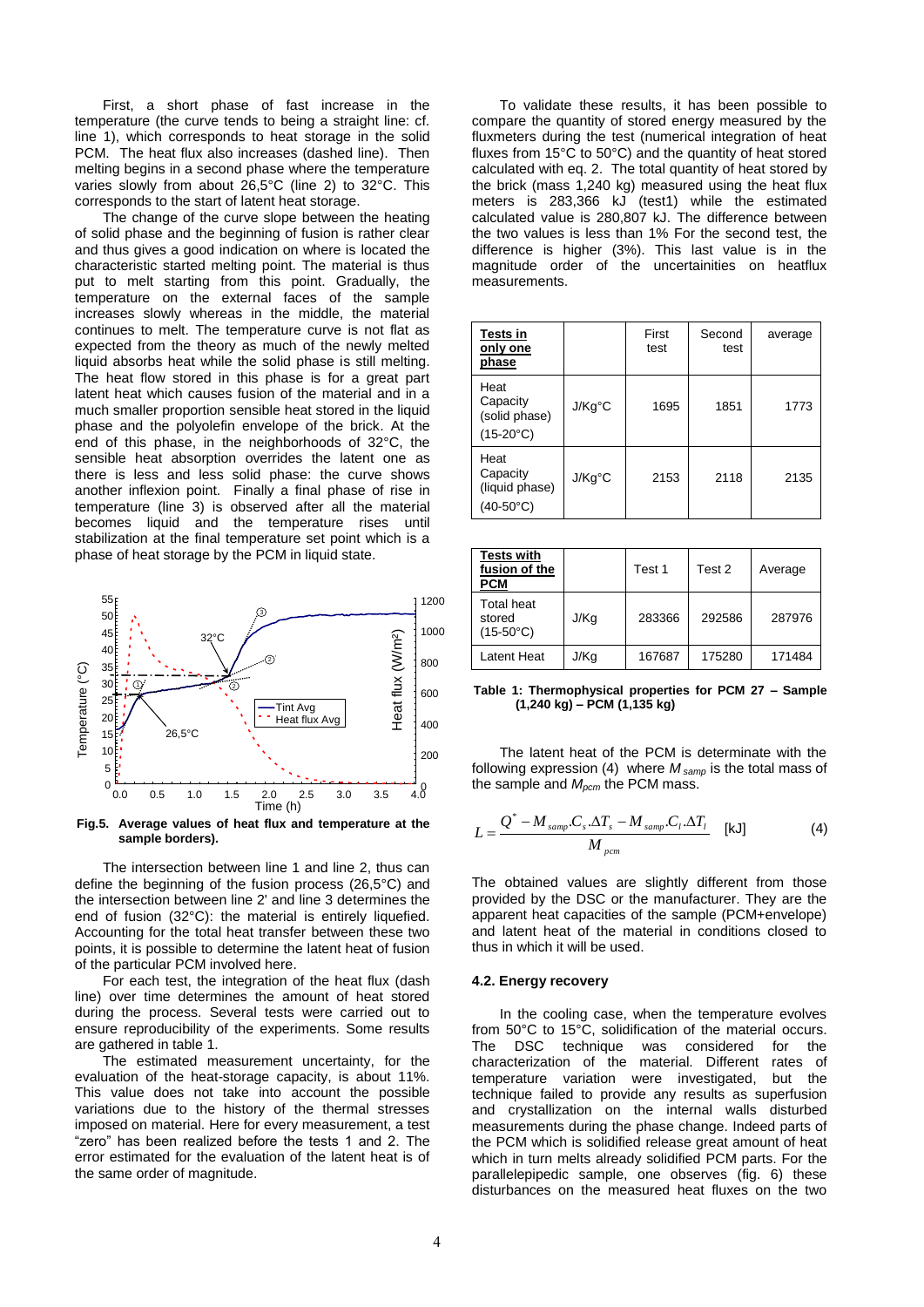faces of the sample. Heat fluxes are always symmetrical but have very special evolutions.

Initially a "normal" evolution of measured heat flux corresponding to the cooling of the liquid phase is observed. Then, when  $t = 45$  mn (when the internal and external temperatures of surfaces are near 27°C), the heat flux evolution is reversed. This is caused by the solid phase which starts to release heat. Then, suddenly, about one hour after the beginning of the test, the internal surface temperature increases from about 18°C to 25°C abruptly, this increase of the surfaces temperatures is present at the borders whereas transferred heat flux decreases. It seems that de-stored energy is reabsorbed immediately by the material (phenomenon of superfusion). From this critical moment, the cooling of the sample continues, the material is solidified slowly and cools until 15°C. After more than five hours, one reaches a new equilibrium state.



Heat restitution is a very long process. At the beginning of solidification a layer of solid PCM starts to be formed on the plane surface in contact with the exchanging plate. This layer somewhat isolates the This layer somewhat isolates the liquid PCM from the cold surfaces. Solidification continues slowly because of low thermal conductivity of the solid PCM (conductivity estimated in experiments at 0,45 W/m.K). The temperature of the sample surface is equal to 15°C only at the end of the test. This can be with a defect of refrigerating power of the regulated bath which cannot quickly absorb all the heat produced during the material solidification.

This test highlights the difficulties to estimate the amount and rate of heat recovery in the material. These difficulties pertain to the existence of superfusion and also because of thermal conductivity differences between the solid and liquid phases. Fig. 7 shows the amount of heat stored in the material for a complete cycle. For this particular sample of results, it can be observed that it was possible to obtain a liquid phase at  $18^{\circ}$ C although the manufacturer specified a fusion point à  $27^{\circ}$ C.

#### **4.3. Apparent thermal conductivity**

In order to characterize the apparent thermal conductivity of the solid or liquid phases, the same device has been used with temperature variations on a single face only (fig. 8 and 9). The state of initial balance (isothermal) is brought back towards another state of final equilibrium where heat flux tightens towards a non null value corresponding to a temperature gradient between the two faces of the sample. Apparent thermal conductivities are calculated by the following equations:

$$
k_{S} = \frac{\Phi_{eq} \cdot e}{\Delta T_{s}}; \qquad k_{l} = \frac{\Phi_{eq} \cdot e}{\Delta T_{l}} \tag{5}
$$

where  $e$  is the material thickness and  $\Phi$  is the heat flux value at the end of experience.





**Fig. 8 : Measurements with thermal variation on one side of the sample in solid state (15°C to 20°C).**



**Fig. 9 : Measurement with thermal variation on one side of the sample in liquid state (40°C to 50°C).**

Several tests were carried out on the material to check the reproducibility of the measurement. The results were found to be satisfactory and provided median values of apparent thermal conductivities: 0,600 W/m°C for the liquid and of 0,450 W/m°K for the solid. The estimated error on conductivity measurements is about 10%. Measurements of thermal conductivities were carried out for the different following temperatures levels: (8,5-13,5°C); (14,5-19°C) and (19,5 to 24°C). The conductivities values obtained for the solid state in theses cases (*k*s) were respectively the following ones: 0,451 W/m°K, 0,450 W/m°K, and 0,441 W/m°K. The difference between these various values is within the range of the uncertainty.